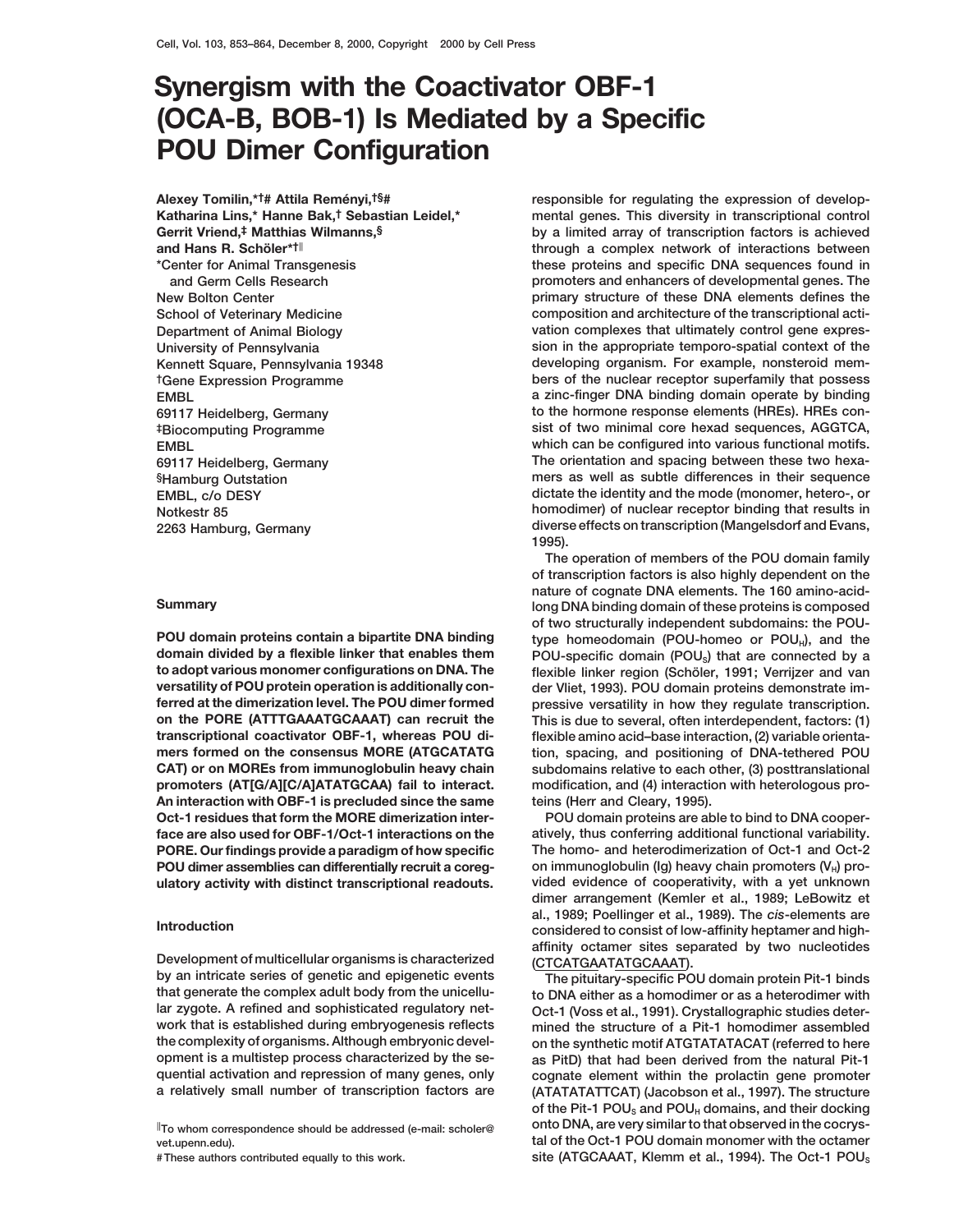**POUH domain is inverted (Jacobson et al., 1997). the MORE as homodimers (Figure 2).**

**Another mechanism outlining cooperative DNA bind- The Oct proteins studied in this work have overlapping** ing by POU proteins was recently determined during the temporo-spatial expression patterns during embryo**course of an Oct-4 target gene characterization (Botquin genesis and in adult tissues (Schöler et al., 1989;** et al., 1998). The Palindromic Oct factor Recognition Schöler, 1991; Herr and Cleary, 1995; Ryan and Rosen-*E***lement (PORE), ATTTGAAATGCAAAT (15 bp), of the feld, 1997). Oct-1 is coexpressed with Oct-2 (lymphoid** *Osteopontin* **(***OPN***) enhancer interacts with an Oct-4 di- cells and some cell types of central nervous system) mer, thereby mediating strong transcriptional activation and with Oct-4 and Oct-6 (embryonic pluripotent cells). in preimplantation mouse embryos. Homo- and hetero- Subsequently, Oct-1/Oct-2, Oct-1/Oct-4, Oct-1/Oct-6, dimerization of other Oct factors like Oct-1 and Oct-6 and Oct-4/Oct-6 heterodimers can be formed on the**

**the various ways in which POU domain proteins are able proteins. to cooperatively bind to substrate DNA. The particular mode of binding employed is primarily defined by the The MORE and PORE Mediate Different Domain DNA sequence. To address the question of whether Arrangements of POU Factor Dimers diversity in cooperative binding is reflected in transcrip- The MORE arrangement is depicted schematically in tional regulation, we have assessed and compared the Figure 3A (left) on the basis of a crystal structure of ability of two different types of POU dimers to interact the Oct-1 POU domain bound to the MORE as a dimer** with the coactivator OBF-1 (OCA-B, Bob-1). This coacti-<br> **recently solved at 1.9** Å resolution (A. R. et al., unpubvator synergistically interacts with Oct-1 and Oct-2 lished). The study revealed that the POU<sub>S</sub> domains inter-<br>
monomers bound to the octamer motif (Luo et al., 1992; act mainly with the ATGC sequences of the palindromic Gstaiger et al., 1995; Luo and Roeder, 1995; Strubin et half-sites of the MORE, whereas the POU<sub>H</sub> domains bind **al., 1995). We have investigated one type of POU dimer to the AT sequences. The dimer interface between the that is formed on the PORE and another that is formed two POU molecules is formed by a loop region within the on another palindromic DNA motif called MORE (***M***ore POUS domain (between helices 3 and 4) of one molecule P***ORE***), ATGCATATGCAT. The data presented in this interacting with the C-terminal end of the recognition** study provide an example of how POU domain mole-<br> **helix of the POU<sub>H</sub>** of a second molecule. The arrange**cules that bind to DNA in the same stoichiometry but ment of the POU subdomains is that reported for the in different configurations can differentially recruit a Pit-1/PitD cocrystal (Figure 3A, left; Jacobson et al., transcriptional coactivator to the promoter resulting in 1997), the arrangement of the POU:PORE dimeric comdifferential transcriptional activation. plex is based on mutagenesis analysis and computer**

We asked whether the DNA binding configuration exem**plified by the Pit-1:PitD crystal structure (Jacobson et dimers assembled on the PORE and MORE should beal., 1997) is a conserved property of the POU family. We have differentially in terms of their tolerance to basefocused our analysis on POU proteins that had been pair insertions between the half-sites. Insertions in the identified by virtue of their binding to the** *oct***amer motif, center of the PORE alter the relative positions of POU** previously termed Oct factors (Schöler et al., 1989; **Schöler, 1991). Conserverse Exchange Schöler, 1998**. This is an indication that the altered

**naturally and bacterially expressed Oct-1 and Oct-4 to a loss of interface contacts. In contrast, extra baseformed monomers and dimers on the PitD site (Figure pair insertions in the center of the MORE (Figure 3B) 1B). We anticipated however that this site was not the should not affect dimerization. The length of the flexible ideal substrate for cooperative binding of these Oct fac- linker connecting the POUS and POUH domains within tors. Indeed, in the Pit-1:PitD cocrystal, Pit-1 POUS do- each monomer, however, would impose one possible mains are docked onto two ATAC subsites on both DNA limitation to the extent of spacing. In agreement with** faces (Jacobson et al., 1997 and Figure 1A). The POU<sub>S</sub> this notion, Oct-4 dimerization can tolerate up to two<br>domain of Oct-1 selects ATGC from a pool of random base-pair insertions between the half-sites in the MORE domain of Oct-1 selects ATGC from a pool of random **sequences (Verrijzer et al., 1992) and provides all base (Figure 3C). contacts within the same sequence in the Oct-1:octamer crystal (Klemm et al., 1994). Based on this, we converted The MORE Can Mediate Transcriptional the two POUS docking subsites within PitD (Figure 1A). Activation by Oct Factors Compared to the original motif, the resulted sequence Next, the MORE was compared to the PORE for the (MORE) mediated assembly of more stable Oct-1 and ability to mediate transcriptional activation by Oct factor Oct-4 homodimers and a heterodimer between these in transient transfection assays. The PORE was used as**

**domain recognizes the ATGC subsite whereas the Pit-1 two Oct factors (Figure 1B). The identity of these com-POUS domain binds to the sequence ATAC. However, plexes was subsequently confirmed using Oct-1 and the latter subsite lies on the opposite strand and, as a Oct-4 antibodies (Figure 1C). Further in vitro analyses consequence, the orientation of POUS relative to the demonstrated that Oct-2 and Oct-6 could also bind to**

**on the PORE has also been demonstrated. MORE (Figure 2). Thus, the ability to heterodimerize on The aforementioned examples provide evidence of the MORE is a property shared by all four tested Oct**

act mainly with the ATGC sequences of the palindromic **modeling (Figure 3A, right; Botquin et al., 1998).**

**Results In the MORE complex, one half-site binds POUS and POUH domains from two different Oct molecules. In the Dimerization of Oct Factors on the MORE PORE** model, the two subdomains bound to one half-<br>We asked whether the DNA binding configuration exem-<br>site originate from the same protein molecule. The POU **In an electrophoretic mobility shift assay (EMSA), both arrangement on the DNA abolishes dimer formation due**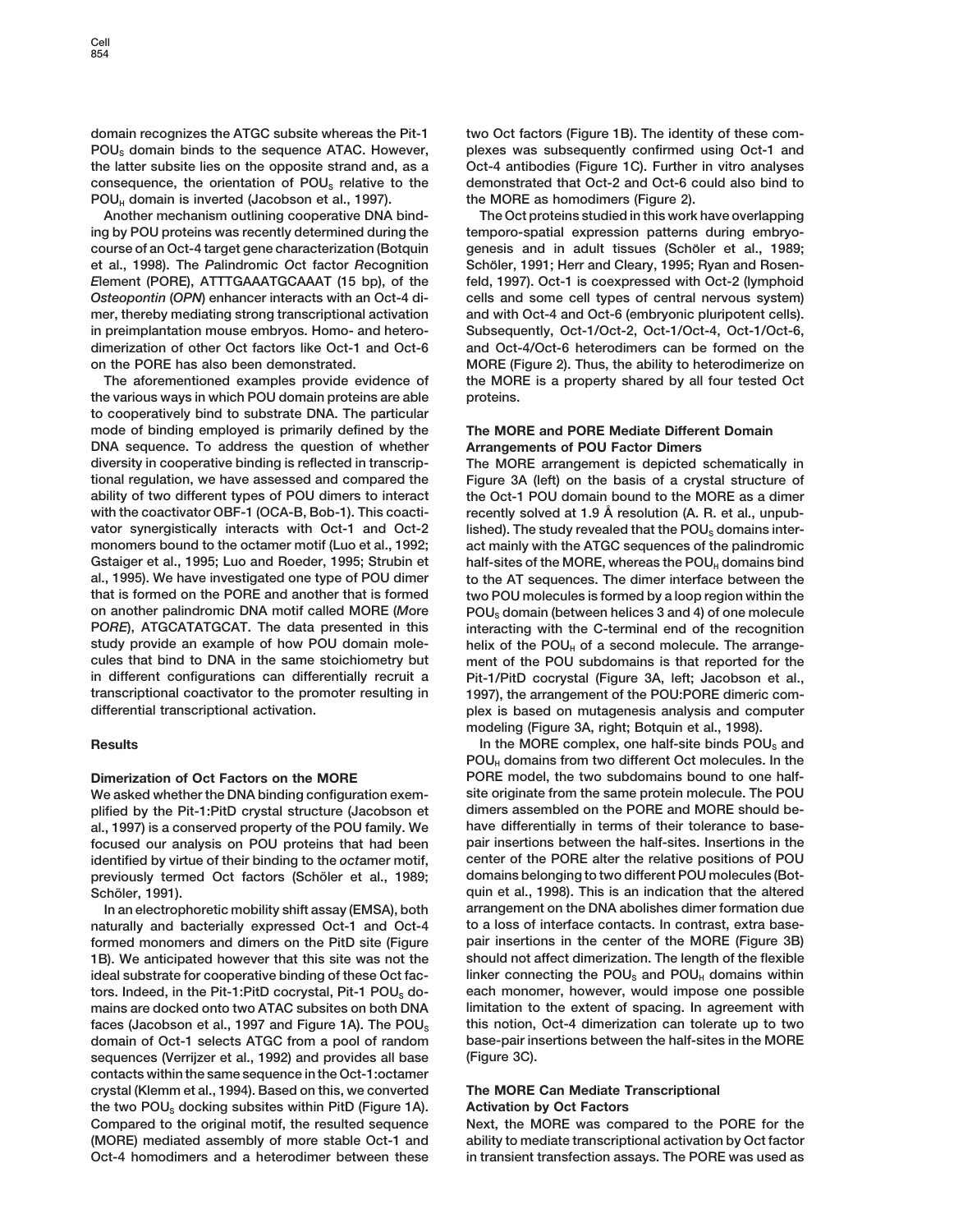

**Figure 1. Two Replacements within a Pit-1 Dimer Binding Site Increase Cooperative Binding of Oct Factor**

**(A) Sequences of PitD motif and the MORE. Solid arrows indicate the relative orientation (from N to C terminus) and the positioning of two POUS (S) and two POUH (H) subdomains of Pit-1 (Jacobson et al., 1997). The MORE was derived from the PitD site by replacing the base pairs shown in boxes.**

**(B) An EMSA performed to compare the ability of PitD- and MORE-containing oligonucleotides to bind to the bacterially expressed POU domain of Oct-1 (POU-1), recombinant Oct-4 (Oct-4), and natural Oct-1 and Oct-4 proteins present in a whole-cell extract of P19 embryonic carcinoma (EC) cells.**

**(C) EMSA of P19 cell extracts using the MORE oligonucleotide as a probe. Anti-Oct-4 (**a**4) or anti-Oct-1 (**a**1) antibodies were included in the binding reaction before applying it onto the gel to prove the identity of the complexes. The** a**1 had only limited effect on Oct-1-containing complexes, which may have been due to a low affinity of this antibody. The protein–DNA complexes are denoted as follows: P1 and P1/P1, bacterial POU-1 monomer and homodimer, respectively; 1 and 1/1, natural Oct-1 monomer and homodimer, respectively; 6, Oct-6 monomer; 4 and 4/4, monomer and homodimer of both recombinant and natural Oct-4; and 1/4, Oct-1/Oct-4 heterodimer.**

**active in EC cells (Botquin et al., 1998). Transient trans- activate transcription via the MOREs and POREs may fection of the reporters into P19 EC cells demonstrates be due to the presence of E1A protein in 293 cells, that the MORE can mediate transcriptional activation a transcriptional coactivator that can enhance Oct-4 as efficiently as the PORE (Figure 4A). The Oct-1 and monomeric activity but not that of Oct-1 or Oct-2 Oct-4 factors present in P19 extracts form the predomi-** (Schöler et al., 1991; Pesce et al., 1998; Brehm et al., **nant complexes with the MORE in vitro (Figure 1), sug-** 1999; Pesce and Schöler, 2000). MORE and PORE can **gesting that these proteins provide the observed tran- be also activated by coexpressing Oct-4 and E1A (data**

**To study the effect of specific Oct proteins, the same configurations of Oct-4. reporter plasmids were cotransfected into 293 cells along with four different expression vectors (Figure 4B). PORE and MORE Have Different Potential to First, comparing two dimer binding sites shows that the Mediate Synergism between Oct-1 and OBF-1** MORE mediates transcriptional activation two to three An Oct-1 and Oct-2 specific auxiliary activity was dis**times more efficiently (Oct-2, Oct-4), or at least as good covered in lymphoid cells, the B cell-specific coactivator as, the PORE (Oct-6). Second, comparing different Oct OBF-1 (OCA-B, Bob-1). This coactivator interacts and factors shows that Oct-4 is the most potent transactiva- transcriptionally synergizes with octamer site bound** tor in this particular cellular context. In contrast, Oct-1 0ct-1 or Oct-2, but neither with Oct-4 nor Oct-6 (Luo et **was barely able to stimulate either reporter in our trans- al., 1992; Gstaiger et al., 1995; Luo and Roeder, 1995; fection experiments (data not shown). Thus, the Oct Strubin et al., 1995). We investigated whether OBF-1 factors exhibit different strengths in stimulating tran- can serve as a bridging factor also for Oct-1 and Oct-2** scription although they can all bind to the MORE equally dimers. As revealed by transient transfection, this co**well (Figure 2 and Botquin et al., 1998). One possible activator failed to stimulate MORE-mediated transcripreason is that transcriptional coactivators that act in tion alone or in conjunction with either Oct-1 or Oct-2 conjunction with Oct-1, Oct-2, and Oct-6 are not ex- in 293 cells (Figure 5A). In contrast, PORE-mediated**

**a reference, because it had been shown to be highly pressed in 293 cells. The ability of Oct-4 to efficiently** scriptional stimulation in P19 EC cells. **not shown**), indicating that E1A recognizes both dimeric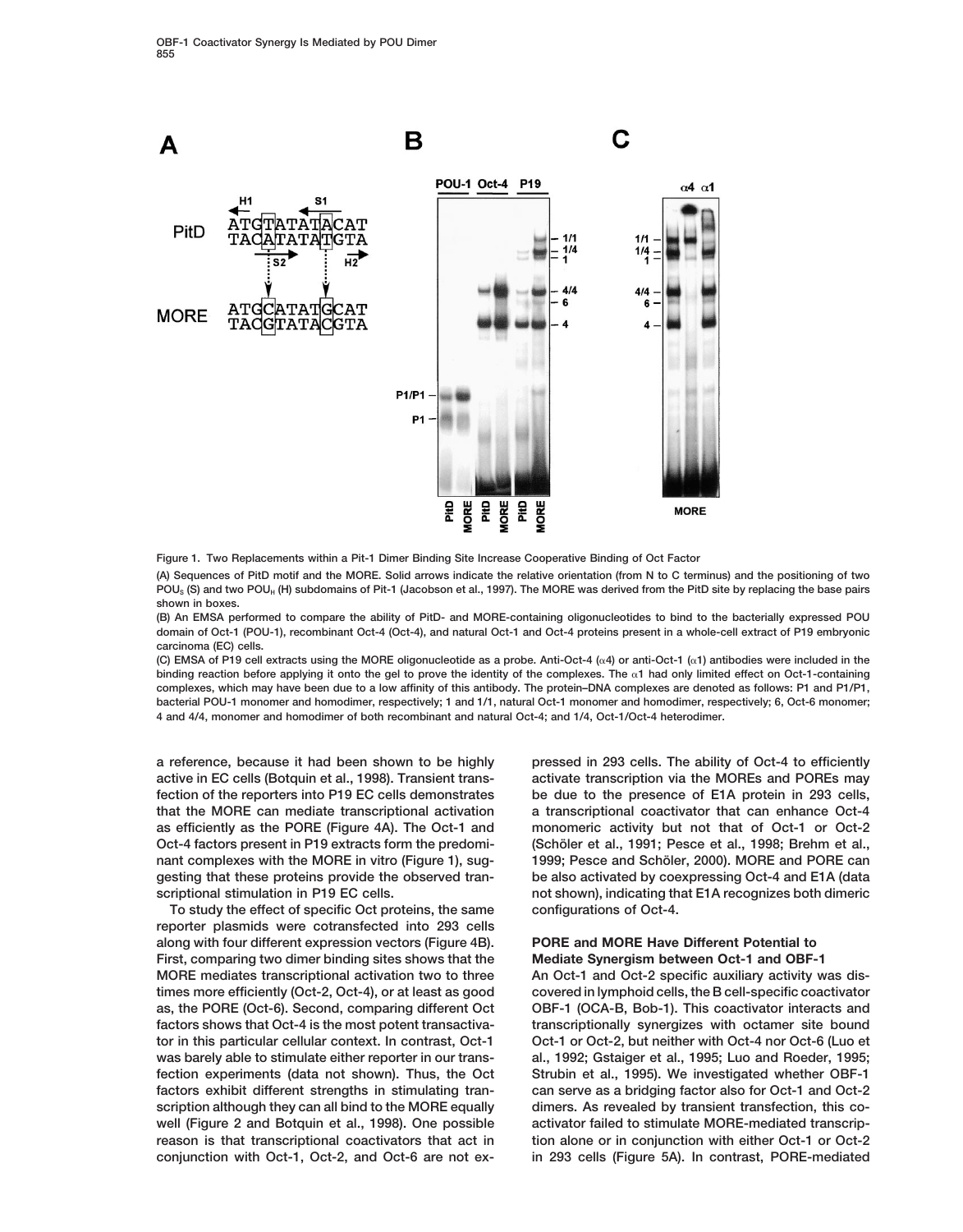



**293 cells (a human kidney epithelium cell line) were transfected with cytomegalovirus (CMV) promoter-based plasmids directing the expression of full-length Oct-1 (lanes 1, 4, 8), Oct-2 (lane 3), Oct-6 (lanes 6, 11), Oct-4 (lane 13), and truncated Oct-4 (**D**4, lane 10). The extracts were mixed in pairs, as indicated above each panel, and subjected to EMSA using the consensus MORE (Figure 1) as a probe. The whole cell extracts from nontransfected P19 EC cells are also included (lane 7) to show the heterodimer comprised of the endogenous Oct-1 and Oct-4 proteins, seen in Figure 1. The mobility of DNA-protein complexes formed on this gel is marked as per Figure 1.**

transcription was significantly stimulated by OBF-1 that the promoter context in OBF-1 recruitment is impor**tant. On the other hand, the octamer-mutated PORED cointroduced with either Oct-1 or Oct-2. The level of activation, ranging from 10- to 35-fold, depended on mutant (ATTTGAAAgGCAAAT) is indistinguishable from the ratio of the Oct factor and the OBF-1 protein. The the natural PORE with regards to OBF-1 recruitment. observed dependence on the stoichiometry is consis- Thus, the PORE represent a new class of OBF-1-respontent with OBF-1 acting as a bridging factor binding be- sive DNA elements that efficiently recruit this coactivator tween the upstream activator (here Oct-1 or Oct-2) and through corresponding dimers of Oct-1 (Oct-2) in an the basal transcription machinery (Schöler et al., 1991). octamer-independent fashion.** Lower amounts of exogenous Oct-1 are required to Further EMSAs revealed a good correlation between achieve maximum synergy with OBF-1, which could be the ability of the PORE and PORE<sup>D</sup> (versus MORE and explained by the fact that 293 cells express endogenous PORE<sup>M</sup>) to mediate synergism in transcriptional activa-**Oct-1 protein. Furthermore, the Oct-2/OBF-1 pair stimu- tion in vivo and the ability of these sites to mediate the lated transcription about 2-fold more than the Oct-1/ interaction between OBF-1 and Oct-1 in vitro (Figure OBF-1 pair. This may be due to different inherent poten- 5B). Consistent with the reported OBF-1 specificity to tials of the Oct-1 and Oct-2 transactivation domains POU domains (Luo and Roeder, 1995; Sauter and Mat- (Babb et al., 1997). thias, 1998), OBF-1 neither interacted nor synergized**

**In order to determine whether OBF-1 prefers mono- with Oct-4 bound to the PORE (data not shown). mer or dimer configuration of the POU domain, we in- The PORE and derivatives thereof were compared to cluded two PORE-derived sites in the analysis, PORE<sup>D</sup> the octamer site from the immunoglobulin k light chain and PORE<sup>M</sup> (Figure 5A and Botquin et al., 1998). The promoter (V<sub>K</sub>, Bergman et al., 1984) that is likely to be association between OBF-1 and Oct-1 or Oct-2 mono- a natural target of OBF-1 (Gstaiger et al., 1995; Strubin mer requires adenosine at the fifth position within the et al., 1995). Strikingly, the EMSA revealed that the V**k **classical octamer (ATGCAAAT), or within derivatives octamer recruits OBF-1 less efficiently than the PORE and PORE<sup>n</sup> conlightly better than the PORE<sup>M</sup> (Fig-<br>
<b>though the PORE<sup>M</sup>** represents the canonical octamer ure 5C). Also unexpected, the mobility of the V<sub>K</sub> complex **sequence with the required adenosine (ATgTGAAATG is lower compared to those formed on the PORE. It is CAAAT), this site exhibits virtually no enhancer activity possible that conditions in our EMSA assay were favor- (Figure 5A). This result is reminiscent of the failure of able for the binding of an extra OBF-1 or Oct-1 molecule OBF-1 to stimulate the histone 2B promoter octamer to the complex with the V**k **octamer. Another explanation (Luo and Roeder, 1995). Thus, both sets of data indicate might be that the PORE-mediated complex induced**

**the 5C). Also unexpected, the mobility of the V<sub>K</sub> complex**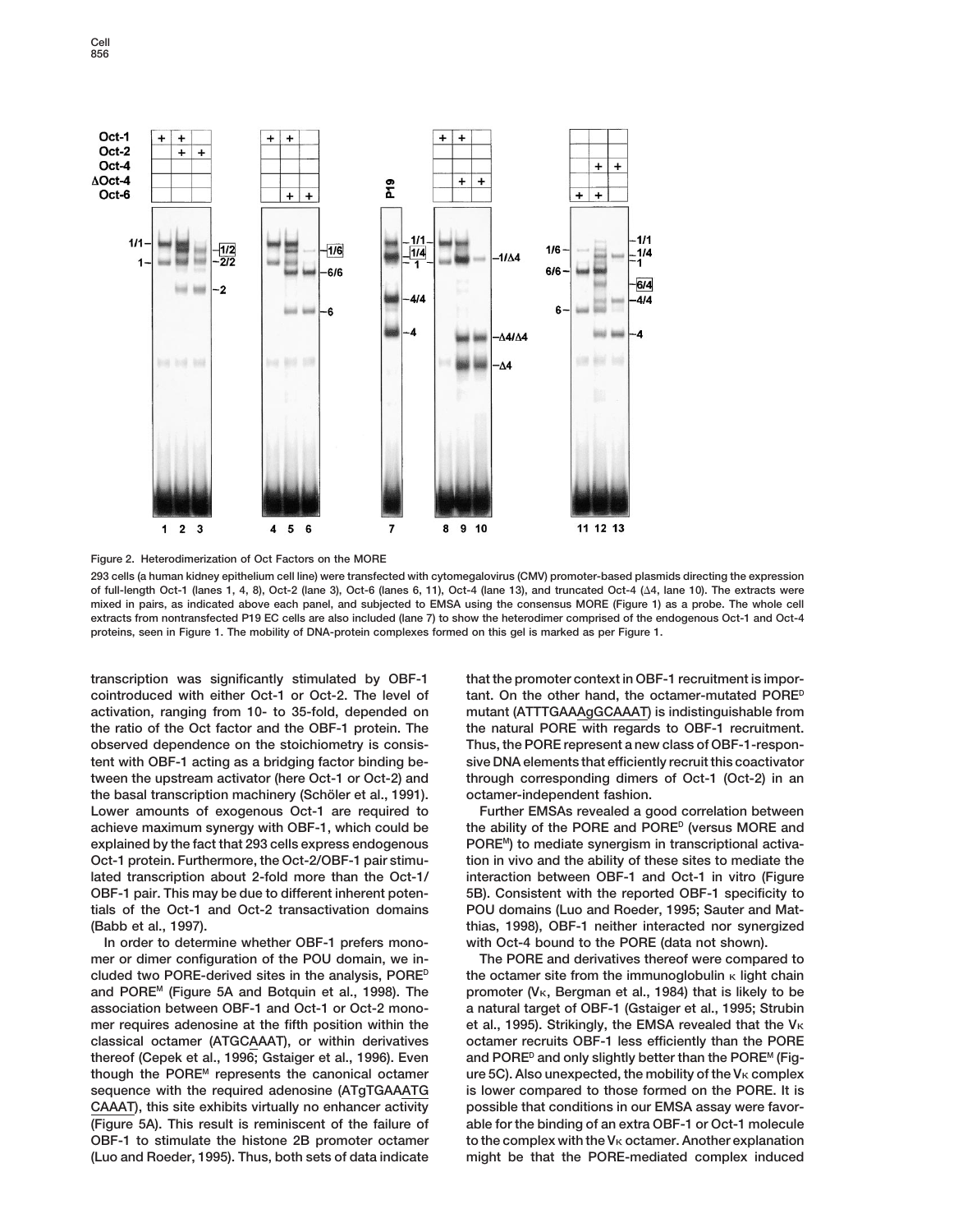A



**(ATGAATATGCAa, number U01317.1). Figure 3. Distinct Configuration of POU Dimers on the MORE and PORE** *PORE PORE PORE PORE PORE PORE PORE PORE PORE PORE PORE PORE PORE PORE PORE PORE PORE PORE PORE PORE PORE PORE PORE PORE* 

 $\mathbf{3}$  $\overline{a}$ 

 $1\quad 2$ 

**domains within the Oct-1:MORE crystal structure and in the Oct- been studied extensively and claimed to be one of the 1:PORE model. The POU<sub>S</sub> domain (S) and the POU<sub>H</sub> (H) are indicated major** *cis***-elements recruiting OBF-1 through octamer<br>in blue and green, respectively. The POU subdomains belonging to motif bound Oct-1 or Oct-2 (Luo e** in blue and green, respectively. The POU subdomains belonging to<br>
one polypeptide chain have the same numbering and are connected<br>
the N a C terminus.<br>
the N to C terminus.<br>
the N to C terminus.

 $mu$ tations on the MORE upon dimerization. Inserted base pairs are

**(C) EMSA using the MORE plus its phasing mutants (B) as probes, interface (Figure 7; A. R. et al., unpublished). The indi-**

To determine the number of POU molecules within<br>the complexes supershifted by OBF-1, we performed<br>an EMSA using two differently sized versions of Oct-1<br>A weak OBF-1 binding can be attributed to the classical **different positions, reflecting the different sizes of these on the overlapping octamer subsite. Indeed, the residual heterodimer (Figure 5D). Thus, this mixing experiment MORE to the PORE (mutant BCL1P, Figure 6C), consissuggests that the OBF-1 complex assembled on the tent with the previous data on the** *OPN* **PORE (Figure 5B).**

## **The Heptamer/Octamer Motif Is a MORE Variant** 293 cells, the V<sub>H</sub> MORE-containing promoters (LR35, **A nucleotide database search using MORE and its spac- B9c, and BCL1) can respond to OBF-1 only weakly, but ing variant sequences (Figure 3) revealed a significant even this weak activation is due to the octamer submotif**

**number of genes with these motifs in intronic and pro**moter regions. For example, the MORE within the  $\gamma$ -actin **gene first intron (GenBank accession number U20365) matches the consensus MORE (ATGCATATGCAT). The MOREs in the Hsp84 gene promoter (ATGCATATGCAa, number U47056) and in a Bmp4 intron (ATGCATATG CAg, number D14814) are slightly divergent from the con**sensus MORE sequence within the POU<sub>H</sub> docking sub**sites AT. All three motifs were able to support Oct factor dimerization in EMSAs (data not shown).**

**One of the identified homologies, ATGCATATGCAa,** is located within the human Ig V<sub>H</sub> promoter LR35 (Figure **6A). Strikingly, this MORE lies within a nucleotide stretch (CTCATGCATATGCAaAT), which differs only in one position from the sequence referred to for more than a decade as the heptamer/octamer motif (CTCATGaA TATGCAaAT; Kemler et al., 1989; LeBowitz et al., 1989; Poellinger et al., 1989). Further database searches, using the LR35 MORE plus adjoining promoter sequences as a query, found the consensus heptamer/octamer motif itself (e.g., BCL1, Poellinger et al., 1989) and slightly divergent sequences like B9c (Figure 6A). All these sequences are located within Ig VH promoters at the same distance from the TATA box (Figure 6A). The BCL1- and B9c-type MOREs occur in numerous human and mouse** V<sub>H</sub> promoters, whereas the LR35-type MORE appears to be unique. When these  $V_H$  **MOREs** were subsequently **used to search the database, we found MOREs within the promoter regions of crucial genes like the human RNA polymerase II gene (ATGAATATGCAg, number Z54152)** or in an intron of the human β-globin gene

(A) Scheme summarizing the overall arrangements of the POU sub-**Ig V<sub>H</sub>** promoters. One of these promoters, the BCL1, had **Oct-1. According to the crystallographic data, the resi-**<br> **CB**) Oligonucleotide probes used to assess the effect of phasing<br> **Oct-1. According to the crystallographic data, the resi-**<br> **Oct-1. According to the crystallo** shown in boxes.<br>(C) EMSA using the MORE plus its phasing mutants (B) as probes, **interface (Figure 7: A, R, et al., unpublished)**. The indi**and recombinant Oct-4 as a testing protein. M and D indicate, re- cated mutation had little effect on the monomer or spectively, the monomeric and homodimeric Oct-4 complexes with PORE-type dimer binding, but abolished dimerization on the oligonucleotides. the consensus MORE (data not shown). It also abolished** dimerization on all three natural MOREs from the  $V_H$ **conformational changes in the DNA resulting in an in-**<br>**creased mobility evident in the EMSA. ment of the POU subdomains.**<br>To determine the number of POU molecules within Mone of the three V. MOREs was able to efficient

**(Figure 5D). OBF-1 supershifted POU-1 and** D**Oct-1 to monomeric POU-1 complex (Klemm et al., 1994) formed** complex with OBF-1 was eliminated by destroying this **new band between these complexes appeared that was** subsite (mutant BCL1<sup>M</sup>). In contrast, a significant gain likely to be a complex of OBF-1 with the POU-1/ΔOct-1 of OBF-1 binding occurred upon conversion of the of OBF-1 binding occurred upon conversion of the

**PORE comprises a POU dimer. The in vitro data were further correlated with transient transfection, performed as described in Figure 5A. In**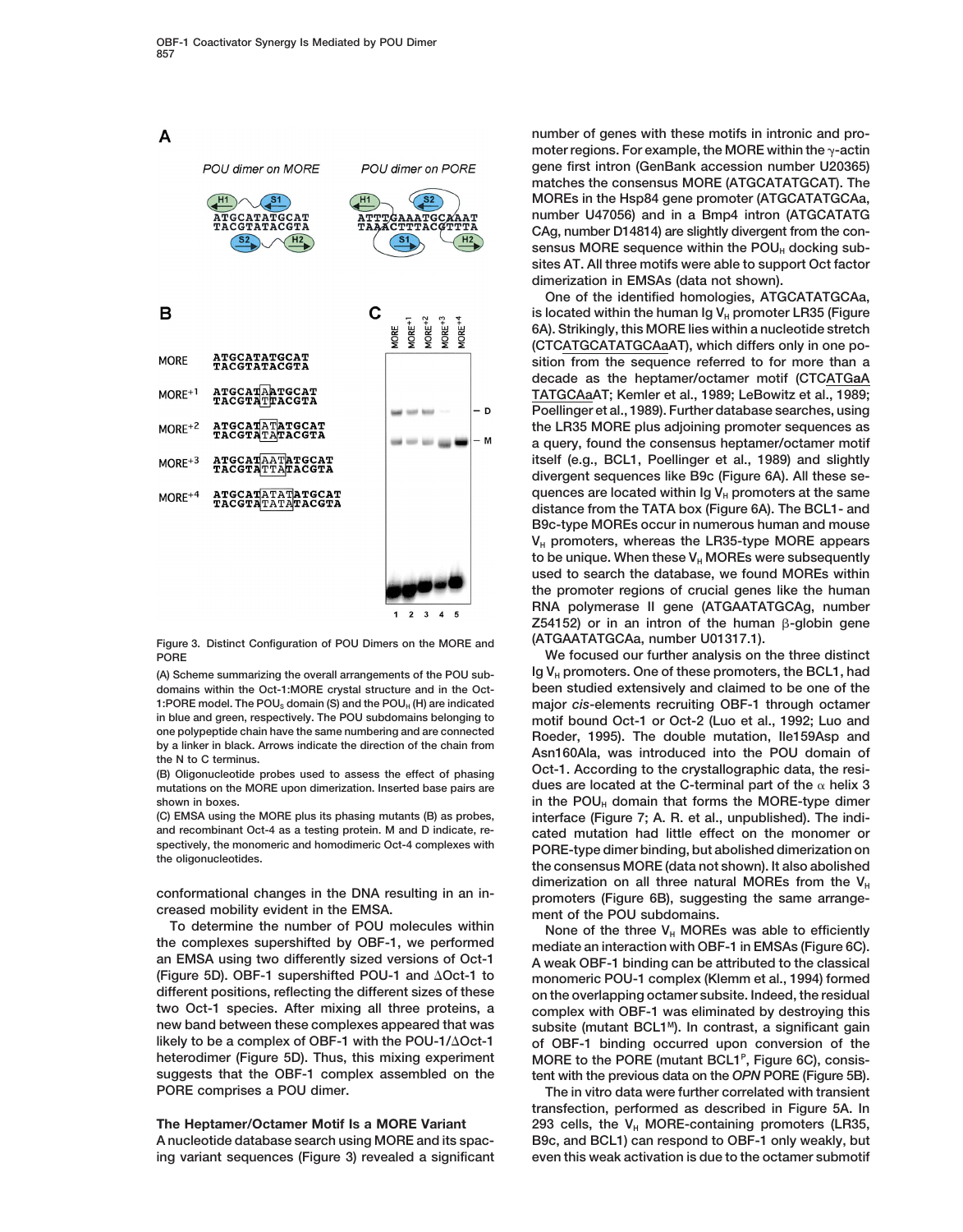



**Figure 4. MORE-Mediated Transcriptional Activation**

**(A) Comparison of enhancer activities of the MORE and PORE in transient transfection experiment. P19 EC cells were transfected with different amounts of luciferase reporter plasmids (X axis) containing hexamers arranged in tandem. The hexamers were copies of the MORE or PORE plus 10–15 bp flanks from each side, inserted 37 bp upstream of the TATA box promoter of the** *thymidine kinase* **(tk)** gene. Human β-actin LacZ vector (0.1  $\mu$ g) **was included as an internal control of the transfection efficiency. Y axis: activation of transcription, expressed as a ratio of luciferase to** b**-galactosidase activities.**

**(B) Cotransfection of 293 cells with 0.2** m**g of the same reporter plasmids and varying amounts of CMV-based plasmids (X axis) ex** $presina Oct-2$ ,  $Oct-6$ ,  $or Oct-4$ . The  $-37$ *tk***luc enhancerless vector served as a negative control in this experiment; the pCMV-lacZ (50 ng) was used for normalization. Y axis: fold activation, which refers to the background activity of reporter vectors in cells transfected with no effector plasmids (the latter taken as 1 for each effector series). The correlation between protein levels and activation of the luciferase gene was verified in the EMSA using extracts of transfected cells (data not shown).**

**achieved by converting the BCL1 MORE to the PORE The POUS domains of these POU proteins exhibit distinct** within the same promoter context (BCL1<sup>P</sup>). Very similar sequence requirements. Moreover, the POU<sub>S</sub> domain of results were obtained with the LR35<sup>M</sup> and LR35<sup>P</sup> deriva- a given POU protein can alter its interaction with DNA tives of the corresponding V<sub>H</sub> promoter (data not shown). in the MORE dimeric configuration, allowing recognition **Thus, the outcome of the transfection experiment (Fig- of divergent sequences. For example, the POUS domain ure 6D) is in agreement with the obtained in vitro results of Oct-1 can bind the ATGC (LR35 MORE) and ATTC (Figure 6C). Our data show that the coactivator OBF-1 (BCL1 MORE) subsites equally well (Figure 6B). The** cannot be recruited efficiently to the  $V_H$  promoter bound specificity of DNA binding by the POU<sub>H</sub> subdomains **Oct-1, which is in contrast to a view commonly accepted in the MORE dimeric configuration is relaxed as well:** so far (Luo et al., 1992; Luo and Roeder, 1995). besides the AT subsites, Oct-1 POU<sub>H</sub> can recognize the

**The consensus MORE used for crystallographic studies sequences in a MORE-like fashion. appears to be an affiliate of a broad class of similar DNA elements. This class includes the prolactin/PitD site (Ja- Heterodimerization on the MORE cobson et al., 1997) and, likely, the motif ATG(C/A)AT A remarkable feature of the MORE resides in its ability (A/T)0–2ATTCAT that is the optimal dimerization substrate to enable homo- and heterodimerization of a variety of**

**(cf. BCL1M, Figure 6D). OBF-1 responsiveness was for the neuronal POU factor Brn-2 (Rhee et al., 1998).** AA (V<sub>H</sub> and Hsp84 MOREs) or AG (Bmp4 MORE). Finally, **the MORE-type configuration tolerates variable spacing Discussion between POUS docking subsites (Figure 3 and Rhee et al., 1998). Taken together, these data suggest that there MORE-Mediated Dimerization Is Universal is a wide range of possible in vivo complexes where for POU Domains divergent POU domains assemble on divergent DNA**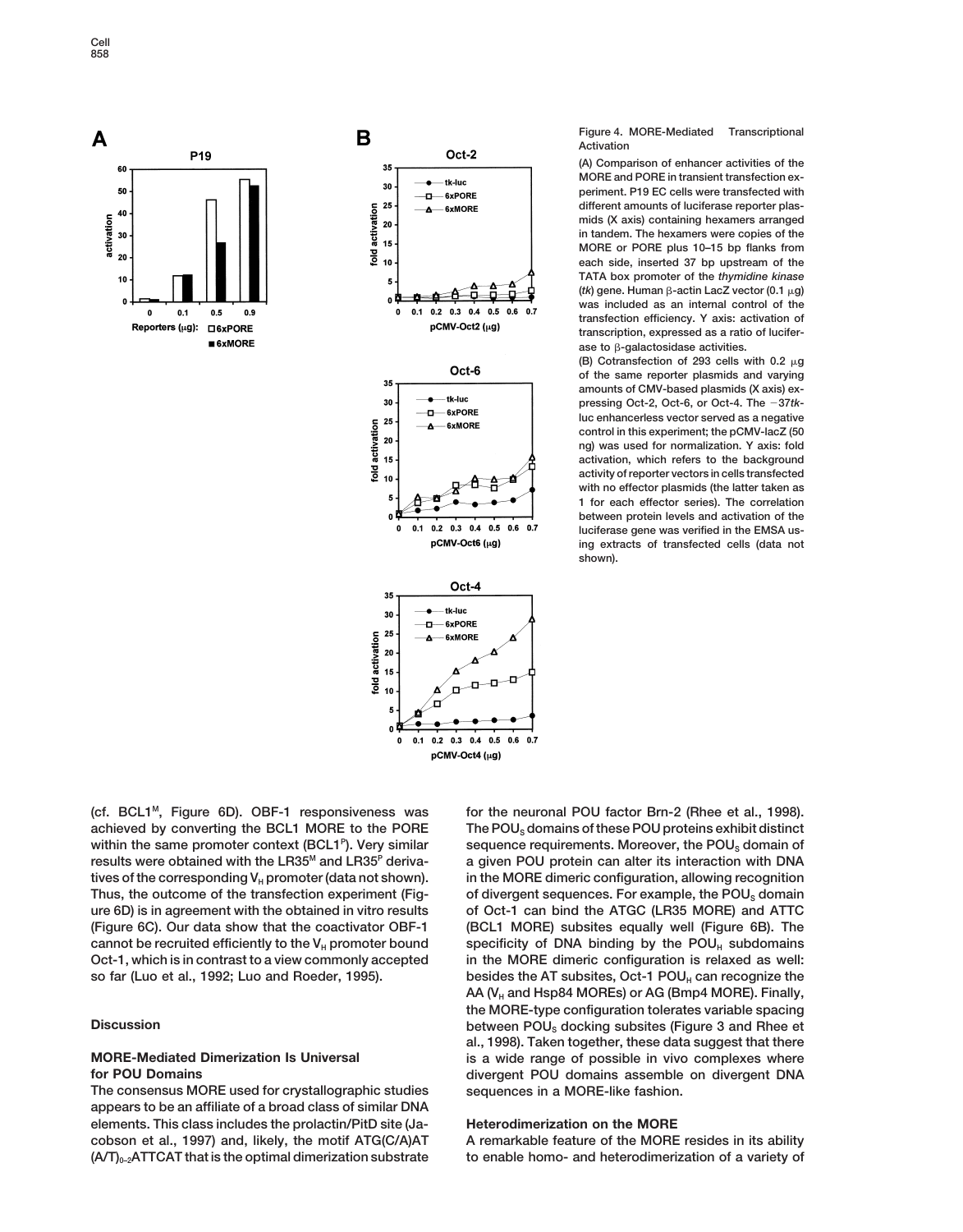

**Figure 5. Selective Recruitment of the Coactivator OBF-1 to the POU Dimer Formed on the PORE**

**(A) Transient transfection of 293 cells. The luciferase reporter plasmids 6xMORE and 6xPORE were described in Figure 4. The PORED (ATTTGAAAgGCAAAT) and POREM (ATgTGAAATGCAAAT) are mutants of the PORE that were purposely designed to selectively bind Oct factor dimers and monomers, respectively (Botquin et al., 1998). Cells were cotransfected with CMV-based Oct-1, Oct-2, and OBF-1 effector plasmids (nanograms, X axis). Fold activation (Y axis) refers to the luciferase activity in cells transfected with no effector plasmids (group 1). The pCMV-lacZ vector (50 ng) was used for standardization.**

**(B) The bacterially produced POU-1 (see Figure 1B) and OBF-1 proteins were tested in EMSA using the 32P-labeled MORE, PORE, and mutated** versions thereof (PORE<sup>D</sup> and PORE<sup>M</sup>) as probes. P1 and P1/P1 refer to the POU-1 monomer and dimer, respectively, and the POU-1:DNA **complex that is supershifted by OBF-1 is marked by asterisk.**

**(C) PORE and its mutants were compared in EMSA to the octamer site of the immunoglobulin kappa light chain promoter (V**k**). The POU-1:DNA complexes that are supershifted by OBF-1 are denoted by asterisk without specifying the number of POU-1 and OBF-1 molecules therein. The abbreviations used are the same as in (B).**

**(D) The OBF-1/Oct-1:PORE complex contains two POU domain molecules.** D**Oct-1 protein (**D**1), described in the legend of Figure 3, was introduced in the analysis in addition to POU-1 (P1) and OBF-1 (O). The proteins were mixed in different combinations, as indicated above** the panels, with the labeled PORE<sup>D</sup> probe and subjected to EMSA. Notice the appearance of an intermediate species ( $\Delta$ 1/P1/O, lane 3), which **likely represents the POU-1/**D**Oct-1 heterodimer (**D**1/P1, lane 5) that is supershifted by OBF-1.**

**Oct factors (Figure 2). This is surprising considering that Oct-6 (positions 159 and 160). Nevertheless, a computer** of the  $\alpha$  helix 3 in the POU<sub>H</sub> domains of Oct-1, Oct-4, and and A. R. et al., unpublished).

**some amino acids making up the MORE-type dimeriza- modeling of corresponding subdomains into the coordition interface are quite variable among the Oct factors nates of the Oct-1:MORE crystal demonstrates that (for alignment of the POU domains see Herr and Cleary, these amino acids can fit into the conserved hydropho-1995). Such are, for example, the two last amino acids bic pocket of the interacting POUS domains (Figure 7B**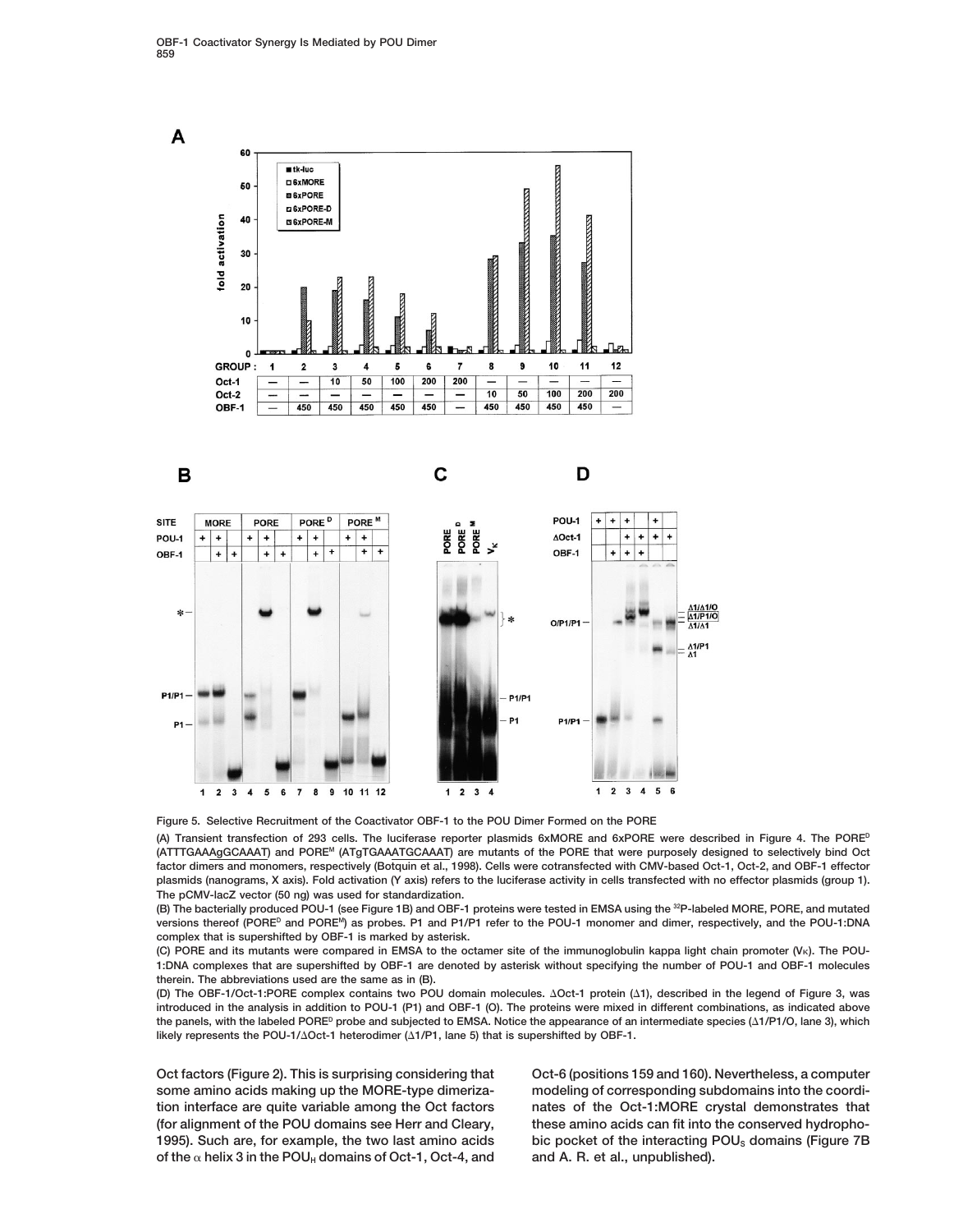

Figure 6. OBF-1 Cannot Be Recruited to the Oct-1 Dimers Bound to Natural MOREs from the Immunoglobulin Heavy Chain Promoters (V<sub>H</sub>) (A) Three representative V<sub>H</sub> promoters containing slightly different MOREs (upper three sequences). Numbers under the names specify GenBank entries these sequences were retrieved from. LR35 is unique, whereas the BCL1 is the most abundant type of the MOREs occurring in  $V_{H}$ **promoters family. In the MOREs (shown in bold) and PORE (last lane), the docking sites for the POU subdomains are in filled boxes; open** boxes in the V<sub>H</sub> MOREs designate positions, respectively, matching to and divergent from the consensus MORE (ATGCATATGCAT). The **mutations were introduced in the BCL1 promoter fragment (two bottom sequences): in the BCL1M (MORE) the octamer part was destroyed (lower case) without affecting the MORE itself, and in the BCL1P (PORE) mutant, the MORE was converted to the PORE. Note the distinct arrangements of the POU subdomains on the MOREs and PORE (see also Figure 3A). The nucleotide stretches previously referred to as heptamer and octamer motifs, and the TATA boxes are denoted on the top; the BamHI and MluI half-sites at the ends were introduced to facilitate cloning. (B) EMSA analysis of bacterially produced wild-type (w) and mutated (m: Ile159Asp, Asn160Ala) forms of the Oct-1 POU domain (P1) using** <sup>32</sup>P-labeled V<sub>H</sub> promoter fragments (A) as probes.

**(C) EMSA with the wild-type Oct-1 POU domain and OBF-1 proteins. Oligonucleotide probes are described in (A); the asterisk points to the OBF-1/POU-1:DNA complex.**

(D) Transient transfection of the 293 cells. By cloning the V<sub>H</sub> promoter fragments (A) upstream of the transcription start of the *luc* gene, the **reporter plasmid series was created. The assay conditions, effector plasmids, and abbreviations are as in Figure 5A.**

**(ATGCATATGCAT, A. R. et al., unpublished) and the tamer subpart and consequently, the ablation of MORE-**MOREs from the Ig V<sub>H</sub> promoters (AT[G/a][C/a]ATATG mediated dimerization of Oct-1 (Oct-2) in the DNA con-**CAa, Figure 6A) bind the Oct-1 dimer in the same config- structs used in those studies (Luo et al., 1992; Luo and uration (Figure 6B) hampering the recruitment of the Roeder, 1995). Although this deletion allowed isolation** coactivator OBF-1 (Figures 6C and 6D). The V<sub>H</sub> MOREs and characterization of OBF-1, it also led to the con**are included in the well-known heptamer/octamer motifs clusion that this protein activated Ig gene transcription (Kemler et al., 1989; LeBowitz et al., 1989; Poellinger et** via the octamer motif within the V<sub>H</sub> promoter. To illusal., 1989), and one of them (from the BCL1 V<sub>H</sub> promoter) trate this situation, we mutated the BCL1 MORE

**MORE Dimerization Prevents OBF-1 Recruitment was the first regulatory DNA element reported to medito VH Promoters: Correlation with OBF-1 ate interaction and synergism between Oct-1 (Oct-2) Deficiency in Mice and OBF-1 (Luo et al., 1992). This apparent discrepancy The consensus MORE used for X-ray crystallography can be explained considering the deletion of the hep-**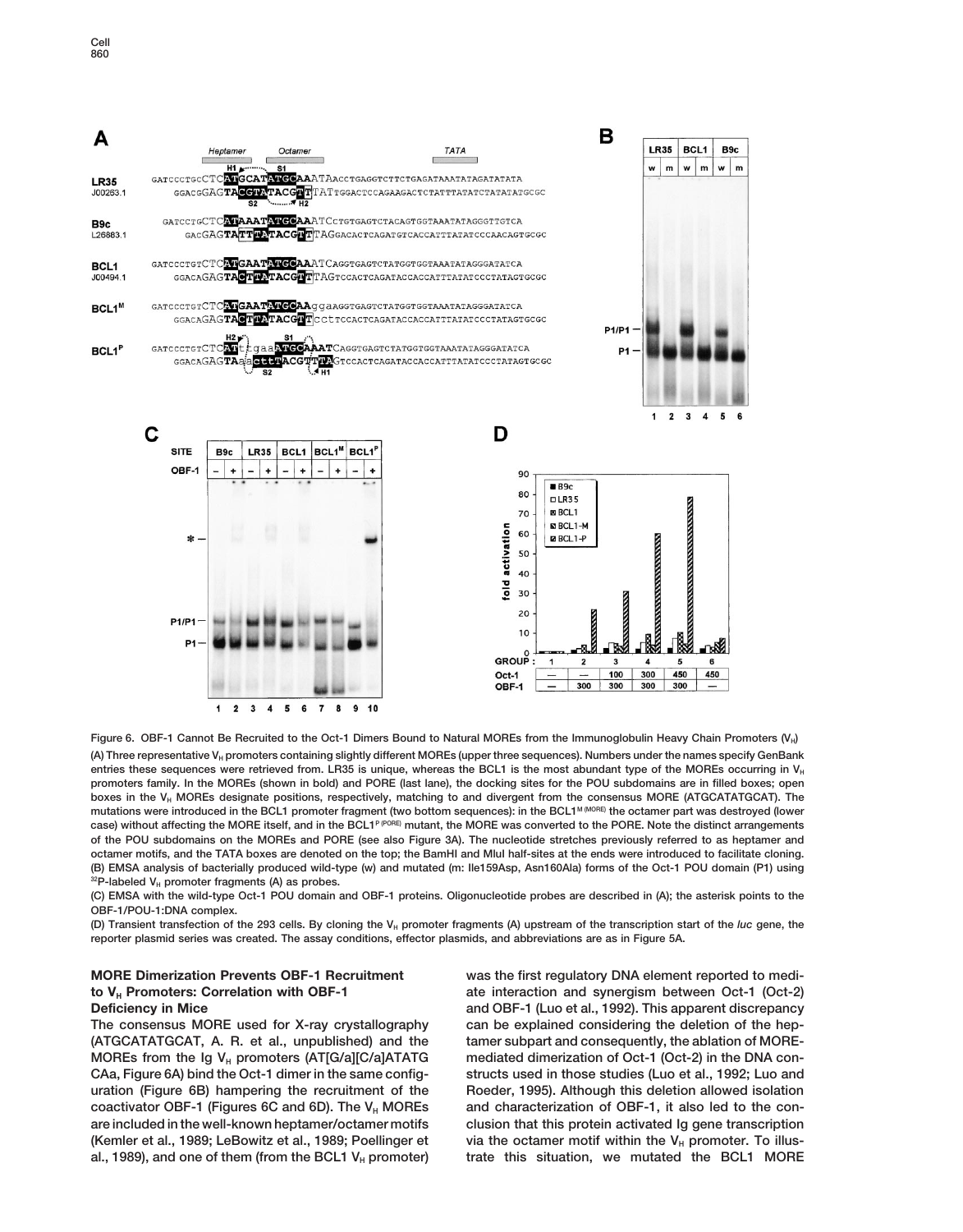**OBF-1 Coactivator Synergy Is Mediated by POU Dimer 861**



**Figure 7. The Recognition Helix of the POUH in the Oct-1:MORE Crystal Structure and the OBF-1 Peptide in the Ternary Oct-1/OBF-1:Octamer Motif Complex Occupy the Same Position in the Major Groove of the DNA**

**(A) Overall structure of the Oct-1:MORE and the Oct-1/OBF-1:octamer complexes. Left panel: the crystal structure of the ternary complex between the Oct-1 POU domain, the OBF-1 peptide, and the octamer binding site. The coordinates of Chasman et al. (1999) were used for this figure. In this structure, the Oct-1 POU domain is bound as a monomer;** the linker (not shown) connects POU<sub>s</sub> (S) and POU<sub>H</sub> (H) subdomains. Right panel: The crys**tal structure of the Oct-1:MORE dimer complex. Only one half of the complex bound to one half-site of the palindromic MORE is** shown. The POU<sub>s</sub> (S1) and POU<sub>H</sub> (H2) subdo**mains in this half complex originate from two different polypeptide chains. The complete dimer image is generated by a 2-fold rotation along an axis positioned between the two half-sites of the palindromic MORE that is perpendicular to the plane of the figure (ATG CAT\*ATGCAT, indicated by asterisk). Color code: POUS domain, blue; POUH domain, green; OBF-1 fragment, magenta. The brightness of the colors is ramped from the N terminus to the C terminus of each domain. The DNA motifs of the two complexes are given to the left of each panel. The base pair in the 5th position is highlighted in bold (see C). In the ternary Oct-1/OBF-1:octamer complex the OBF-1 peptide makes extensive protein– protein interactions with the POUS domain** and contacts the POU<sub>H</sub> via the major groove **in the DNA (left). There is a change in spacing, by two base-pairs, in the DNA binding of the POUH domain in the Oct-1:MORE dimeric structure compared to that of the Oct-1/OBF-1:octamer complex.**

**(B) The intermolecular hydrophobic interactions in the Oct-1/OBF-1:octamer and in the Oct-1:MORE complex are similar in nature. The protein–protein interface in the Oct-1/ OBF-1:octamer motif (left panel) and in the Oct-1:MORE complex (right panel) are com-**

**pared. The interface of POUS is shown as a surface presentation. The hydrophobic amino acids that are involved in the interface are colored** in yellow. Segments of OBF-1 (magenta) and POU<sub>H</sub> (green) are shown in ball-and-stick presentation. Both Val28 (OBF-1) and lle159 (POU<sub>H</sub>) bind to the same hydrophobic pocket of the POU<sub>S</sub> domain.

**(C) The A:T base pair in the 5th position plays a key role in the protein–DNA interface in the ternary Oct-1/OBF-1:octamer complex (left) and in the Oct-1:MORE complex (right). The backbone of the OBF-1 peptide (Val22) provides a pair of hydrogen bonding interactions with the adenine base in the 5th position of the octamer motif (left). The same base in the MORE binding site is hydrogen bonded with the side chain** of Asn151 from the recognition helix of the POU<sub>H</sub> domain (right).

**than for the PORE (data not shown). OBF-1.**

**OBF-1** to the corresponding promoters (Figures 5 and brings the 3'-IgH enhancer into proximity to the V<sub>H</sub> pro-

**(cagggTATGCAAAT) with the purpose to eliminate the 6; see next section for the underlying structural aspects). dimer assembly without disturbing the monomer binding However, it is possible that, under certain physiological to the octamer site. The indicated mutation created a conditions, dimerization is prevented, e.g., by phosphorstrong (similar to the V**k **octamer) OBF-1 responsive ylation, and an Oct-1 or Oct-2 monomer binding to the enhancer, although transcriptional activity is weaker high-affinity octamer sequence becomes accessible to**

**The phenotype of OBF-1-deficient mice eventually Deficiency of OBF-1 does have an impact on Ig gene challenged the idea about direct recruitment of OBF-1 transcription, but only subsequent to immunoglobulin** to the V<sub>H</sub> promoters. It was shown that the transcription class switch in antigen-responding B cells. Secondary **of Ig genes in OBF-1-deficient mice was largely unaf- heavy chain Ig isotypes are expressed at severely refected (Kim et al., 1996; Schubart et al., 1996). Our study duced levels in OBF-1**<sup>2</sup>**/**<sup>2</sup>**mice (Kim et al., 1996; Schubart provides a rationale for this: the dimerization of Oct-1 et al., 1996). The immunoglobulin class switch, characon the VH MOREs does not allow the recruitment of terized by the recombination of the VDJ to C region,**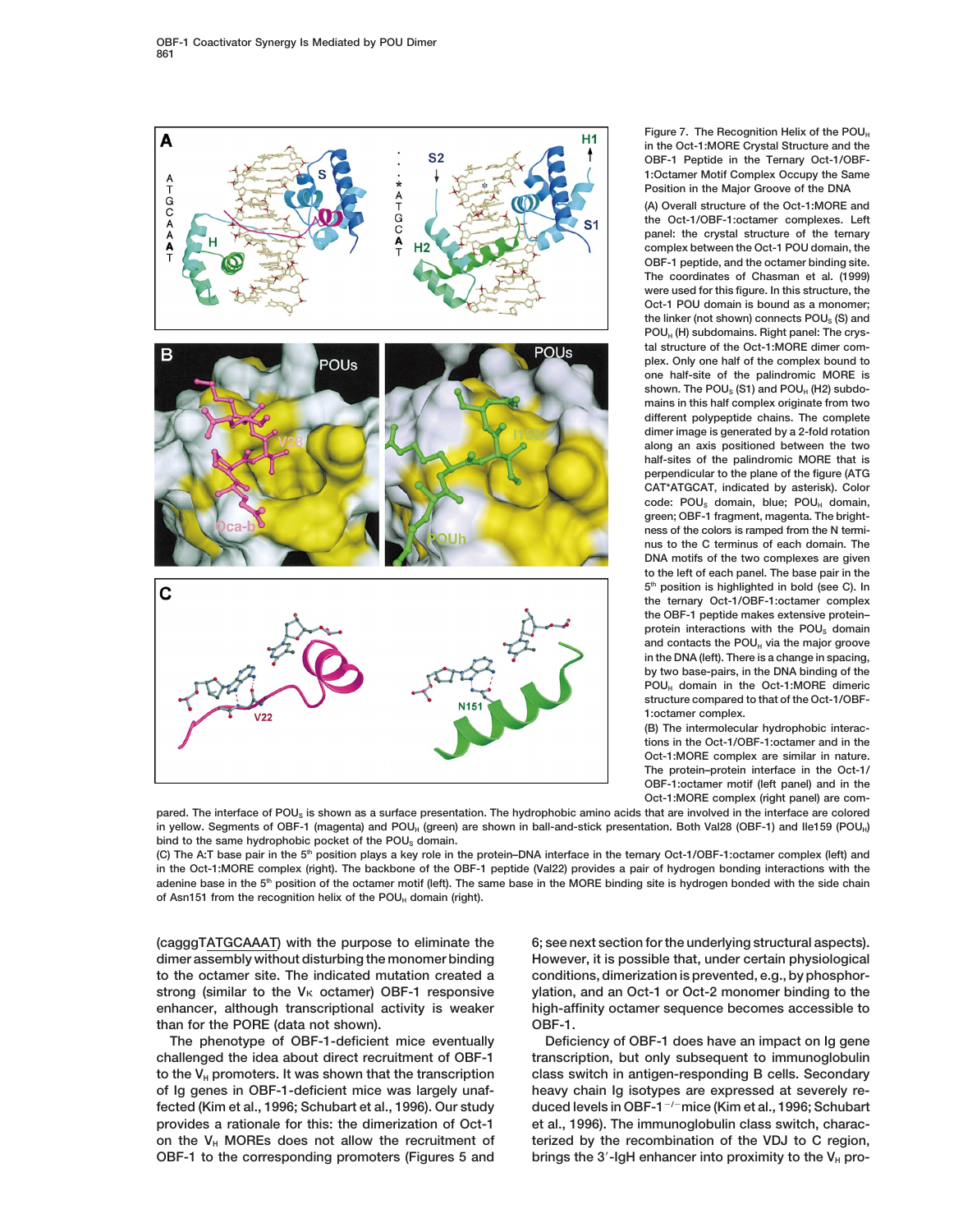**moters. Remarkably, this enhancer contains no MORE- Conclusion like sequences but the consensus octamer motif. As A hallmark of the POU domain family transcription facopposed to the VH promoters, the latter appears to be tors is their flexibility in DNA recognition (reviewed by a bona fide genomic target for OBF-1 (Stevens et al., Herr and Cleary, 1995). In this study, we show that the 2000). flexibility in POU factor functioning can also be extended**

**dimer configuration without OBF-1 became available MORE-mediated dimerization leads to the differential just recently (A. R. et al., unpublished). Preliminary crys- recruitment of transcriptional coactivators. OBF-1, for tallographic data revealed an arrangement of the POU example, binds and synergizes in transcriptional activasubdomains very similar to that predicted by computer tion with the PORE configuration of the Oct-1 dimer, but modeling (Figure 3 and Botquin et al., 1998), providing fails to bind to the MORE-mediated Oct-1 dimer. Thus, an idea of the structural basis of this coactivator interac- our data demonstrate the mechanism by which distinct based on the monomer configuration in the Oct-1:oc- tional coactivators with different effects on gene trantamer crystal structure (Klemm et al., 1994), we assume scription. In addition, we outline the structural paramethat the observed binding surface of OBF-1 in the mono- ters leading to this selectivity in coactivator recruitment.** mer (Chasman et al., 1999) is the same in the PORE The Ig V<sub>H</sub> promoter fragments, containing the MOREs<br>dimer. (Figure 6A) have been shown to be fairly active in B

**The ternary monomer complex shows the way the cells or B cell extracts (Kemler et al., 1989; LeBowitz et OBF-1 fragment binds to the N-terminal part of helix 1 al., 1989; Poellinger et al., 1989). Since OBF-1 fails to (residues 6–10) and a segment between helices 3 and activate these promoters (Figure 6D), it is tempting to 4 (residues 49–60) of the POUS domain (Figure 7A, left). speculate that a yet unknown class of transcription co-Our new structure of the Oct-1:MORE dimer complex regulators exists. This novel class should have an oppo-** (Figure /A, right and A. H. et al., unpublished) provides site specificity for dimer assembly specifically binding<br>a rationale for why binding of OBF-1 is inhibited in this to the MORE-type configuration of the POU domain. **OBF-1:octamer complex (Figure 7A, left) and the Oct-1: Experimental Procedures MORE dimer (Figure 7A, right) reveals that the binding Site for OBF-1 is identical to the protein–protein POU<sub>S</sub>/ Oligonucleotides**<br> **DOUL** interface aite in the MOBE dimer in which the PORE-, PORE<sup>D</sup>-, and PORE<sup>N</sup>-containing oligonucleotides were de-**POU<sub>H</sub>** interface site in the MORE dimer, in which the same residues of POU<sub>s</sub> (helix 1 and the loop between **Same residues of POU<sub>S</sub> (helix 1 and the loop between** respectively. The consensus MORE, its spacing derivatives, and  $\theta$ ) interact with the C terminus of POU<sub>H</sub> print motif (indicated with X) were placed into the PORE-f **The most important contact within this interface is a regions derived from the** *OPN* **intron (upper strand: 5**9**-CTGAAAGT key–lock type interaction: the side chain of Ile159 of TAAAATCTCXXXXXXXGGAAAAGCAAG-3**9**, lower strand: 5**9**-TCAG**  $POU<sub>H</sub>$  fits into a hydrophobic cavity of  $POU<sub>s</sub>$  (Figure TTGCTTTTCCXXXXXXXGAGATTTTAACTT-3'). One base-pair re-<br>
7B, right). The equivalent interaction is observed in the placement (underlined) in a flanking region

**base binding (Figure 7C). The amido group of the Asn151** side chain of POU<sub>H</sub> makes two specific hydrogen bonds origin. to the A:T base pair in position 5 of the MORE (Figure<br>7C, right). This hydrogen bond interaction is regarded<br>as a signature for DNA binding of homeo domains<br>pcR using 5'-TTTCCATGGAGGAGCCCAGTGACCTTGAGGAG-3' **(Brehm et al., 1998). In the Oct-1/OBF-1:octamer com- and 5**9**-TAATGTGCGGCCGCTCAGTTGATTCTTTTCTCCTTCTG** plex, the same base is hydrogen-bonded by the amino GCG-3' oligonucleotides. The amplified fragment was first cleaved **group and by the carbonyl group of the main chain of with NcoI and NotI, then cloned into pET9d-NHis6 vector (which Val22 of OBF-1 (Figure 7C, left). From this structural is a modified version of pET-9d(**1**) from Novagen). The resulted** construct was used for DI-alter-direct material engines, we conclude that OBF-1 and the POU<sub>H</sub><br>domain compete for binding to the same site of the<br>POU<sub>S</sub> domain where in the MORE dimer, the OBF-1  $\frac{1}{5}$ -TCCATGGCTGGACACC **binding site is blocked by POUH but accessible in the CAGAGGGAACCTCCTCTGAG-3**9 **and ligated into the pCR2.1 vector predicted PORE dimer. The specificity of competitive (TA cloning kit, Invitrogen). The insert was cleaved out by NcoI and binding of OBF-1 and POU<sub>H</sub> is further enhanced by the** NotI and ligated into pET9d-NHis6. The primers 5'-GGGAGGACGT<br> **CATGAGCCTCTGGCAAAAATCCACAG-3'** and 5'-AATTATATGCG capability of the two competing domains,  $POU_H$  and  $CATGAGCCTCTGGCAAAATCCACGGGAGAGG-3'$  and 5<sup>7</sup>-AATTATATGCG<br>CRE-1 to specifically interact with the binding motif of GCCGCTAAAAGCCCTCCACGGAGAGG-3' were used to amplify the OBF-1, to specifically interact with the binding motif of<br>the respective DNA. The data also indicate that the<br> $POL_s/POL_H$  binding affinity of the examined MORE di-<br>mer complexes is superior compared to the affinity of<br>the af **POU/OBF-1 interaction. using 5**9**-CATGCCATGGGTCTTCAGCAGCAAAATCTCAAC-3**9 **and**

**to dimerization. We demonstrate the binding of Oct fac-The Structural Basis for Differential to the structural Structural Basis for Differential the PCRE and the Recruitment of OBF-1 the PCRE** and the **Recruitment** of OBF-1 **two high-affinity regulatory elements, the PORE and the The crystal structure of a POU complex in the PORE MORE. The structural difference between PORE- and POU dimer configurations can recruit specific transcrip-**

**dimer. (Figure 6A), have been shown to be fairly active in B**

scribed by Botquin et al. (1998), named there O,  $O^{-1}$ , and  $O^{-3}$ PitD motif (indicated with X) were placed into the PORE-flanking **Oct-1 (Figure 7B, left). CAAATTATTAAGTCTCGAG-3**9 **(upper strand), 5**9**-TCAGCTCGA The analogy can be further extended to specific DNA GACTTAATAATTTGCATACCCTGAAGGCAGGAG-3**9 **(lower strand).**

**Oct-1** (ΔOct-1, amino acids 183–508) was generated from cDNA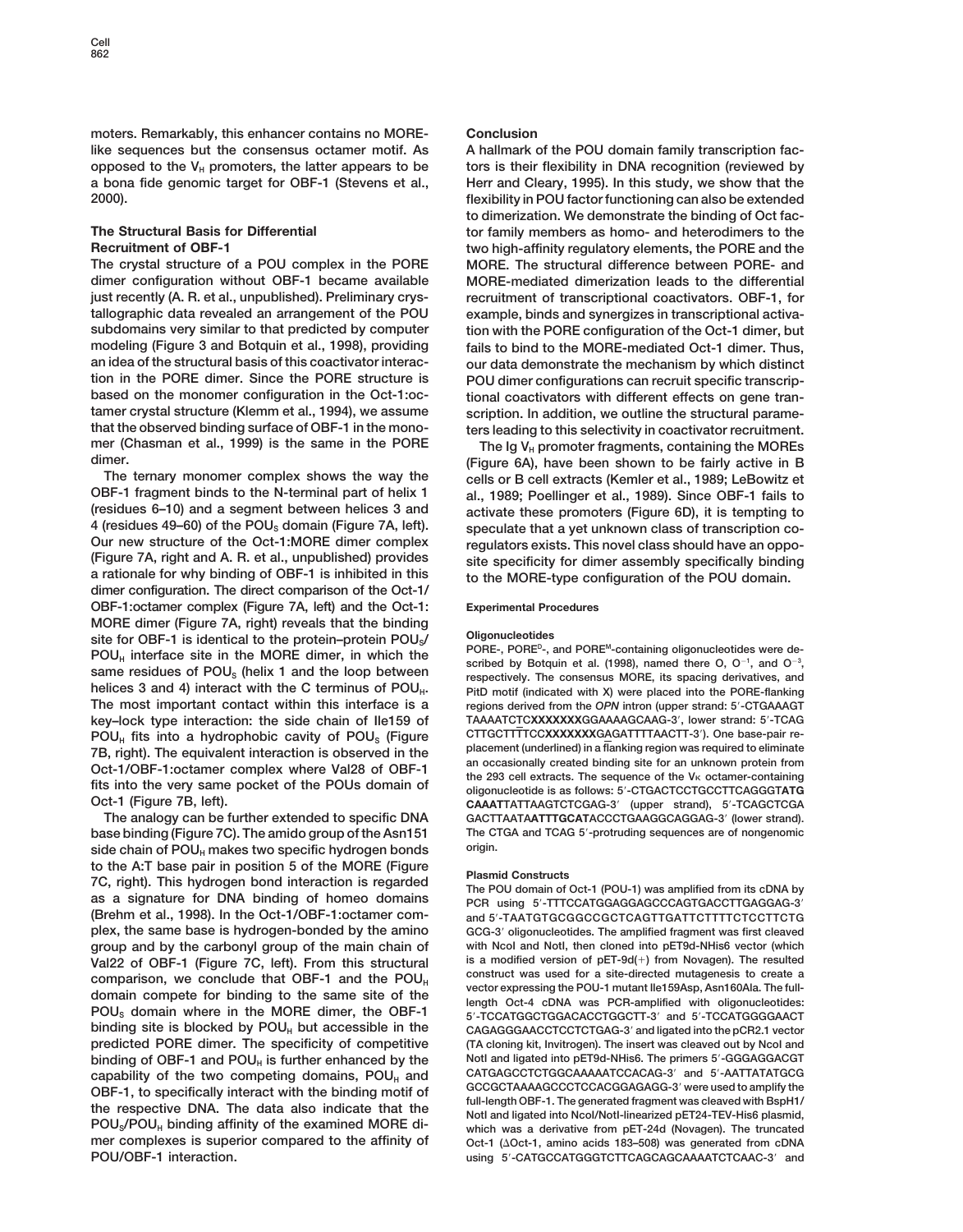**5**9**-TCCCGAGCTCCTACCAGCTGCATCCTCTTCTAA-3**9 **oligonucle- factor Oct-4: viral oncoproteins share the ability to mimic a stem otides. The fragment was cleaved with NcoI/SacI and cloned into cell-specific activity. Mol. Cell. Biol.** *19***, 2635–2643.**

**sion plasmids were obtained from other investigators (pCG-Oct1, W. Dev.** *10***, 2079–2088.** Herr; pEV-OBF1, P. Matthias), and pCMV-Oct2, pCMV-Oct4, pCMV-<br>16NOct4 (here referred to as ΔOct-4), and pCMV-Oct6 were de-<br>scribed previously (Schöler et al., 1990; Brehm et al., 1997). The<br>MORE-containing oligonucleotide **oligonucleotides shown in Figure 6A. Gstaiger, M., Georgiev, O., van Leeuwen, H., van der Vliet, P., and**

**leading to differential promoter activation. EMBO J.** *<sup>15</sup>***, 2781–2790. All recombinant proteins were expressed in BL21(DE3)pLysS** *E. coli* strain (Novagen) and subsequently purified on the Ni-NTA agarose **columns (Qiagen). The eluted protein solutions were used for the transcriptional regulation by a flexible two-in-one DNA-binding do-EMSA that was performed as previously described (Sylvester and main. Genes Dev.** *9***, 1679–1693.** Schöler, 1994). Oct-1 antibody was purchased from Santa Cruz Jacobson, E.M., Li, P., Leon-del-Rio, A., Rosenfeld, M.G., and Ag-**Biotechnology and the generation of Oct-4 polyclonal antibody was garwal, A.K. (1997). Structure of Pit-1 POU domain bound to DNA**

**Transient transfection experiments were performed in 24 well tis- 198–212.** sue culture plates using FuGene6 transfection reagent (Roche). The<br>
total amount of DNA per well was equalized to 1 μg with a carrier<br>
plasmid. After 36–48 hr, cells were washed with PBS, and were<br>
yised directly in the w

We are grateful to Patrick Matthias for the pEV-OBF1 vector and<br>nice and helpful discussions, Winship Herr for pCG-Oct1, and An-<br>dreas Hecht for the -37tk-luc plasmid. We thank Valérie Botquin<br>LeBowitz, J.H., Clerc, R.G., dreas Hecht for the -37tk-luc plasmid. We thank Valérie Botquin<br>for advice Karin Hübner and Selma Deigaard for preparation of the **The Oct-2 protein binds cooperatively to adjacent octamer sites. The Oct-2 protein binds comparent of the Serveration of the Formation of the Uct-2 protein binds of and Serveration of the Uct-2 protein binds of the Oct-2 protein binds of the Dev. 3, 1625–1638. Oct-4 antibody, Stefan Schlatt and Areti Malapetsa for editing the manuscript, Nathalie Daigle, Konstantinos Anastassiadis, and other Luo, Y., and Roeder, R.G. (1995). Cloning, functional characterizalaboratory members for helpful discussion and support. This work tion, and mechanism of action of the B-cell-specific transcriptional was initiated at the EMBL in Heidelberg, and finished at the EMBL coactivator OCA-B. Mol. Cell. Biol.** *15***, 4115–4124. in Hamburg and at the New Bolton Center at the University of Penn- Luo, Y., Fujii, H., Gerster, T., and Roeder, R.G. (1992). A novel B cell**sylvania. The work in Heidelberg and Hamburg was supported by derived coactivator potentiates the activation of immunoglobulin<br>the EMBL. The work at the University of Pennsylvania was supported promoters by octamer-binding **by the Jones fund and the Commonwealth of Pennsylvania grants**  $231-241$ .<br>to H. R. S.

Babb, R., Cleary, M.A., and Herr, W. (1997). OCA-B is a functional pesce, M., and Schöler, H.R. (2000). Oct-4: control of totipotency<br>analog of VP16 but targets a separate surface of the Oct-1 POU and germline determinatio

**Bergman, Y., Rice, D., Grosschedl, R., and Baltimore, D. (1984). Two ancestors: Oct-4 and the mammalian germ. Bioessays** *20***, 722–732.**

**Vriend, G., and Schöler, H.R. (1998). New POU dimer configuration mediates antagonistic control of an osteopontin preimplantation** 

domain of Oct-4 acquires cell specificity through the POU domain.<br>Mol. Cell. Biol. 17, 154–162. Mol. Cell. Biol. 17, 154–162. The section of the POU domain family values:

**Brehm, A., Ovitt, C.E., and Schöler, H.R. (1998). Oct-4: more than 1207–1225. just a POUerful marker of the mammalian germline? APMIS** *106***, Sauter, P., and Matthias, P. (1998). Coactivator OBF-1 makes selec-**

and Schöler, H.R. (1999). Synergism with germ line transcription **18**, 7397-7409.

**pET24d-TEV-His6 at corresponding sites. Cexel Act Community Cepek, K.L., Chasman, D.I., and Sharp, P.A. (1996). Sequence-spe-**<br>The cytomegalovirus (CMV) promoter-driven eukaryotic expres-<br>
cific DNA binding of the B-cel cific DNA binding of the B-cell-specific coactivator OCA-B. Genes

**Schaffner, W. (1996). The B cell coactivator Bob1 shows DNA se-Quence-dependent complex formation with Oct-1/Oct-2 factors,**<br>All recombinant protoins were expressed in BL31/DE3\pl vsS E equippedial prodifferential promoter activation. EMBO J. 15, 2781–2790.

**described elsewhere (Palmieri et al., 1994). as a dimer: unexpected arrangement and flexibility. Genes Dev.** *11***,**

**Klemm, J.D., Rould, M.A., Aurora, R., Herr, W., and Pabo, C.O. (1994). Acknowledgments Crystal structure of the Oct-1 POU domain bound to an octamer**

promoters by octamer-binding transcription factors. Cell 71,

**to H. R. S. Mangelsdorf, D.J., and Evans, R.M. (1995). The RXR heterodimers and orphan receptors. Cell** *83***, 841–850.**

Received June 13, 2000; revised November 7, 2000. **Palmieri, S.L., Peter, W., Hess, H., and Schöler, H.R. (1994). Oct-4 transcription factor is differentially expressed in the mouse embryo References during establishment of the first two extraembryonic cell lineages involved in implantation. Dev. Biol.** *166***, 259–267.**

domain. Mol. Cell. Biol. 77, 7295–7009.<br>Bergman, Y., Rice, D., Grosschedl, R., and Baltimore, D. (1984). Two ancestors: Oct-4 and the mammalian germ. Bioessays 20, 722–732 regulatory elements for immunoglobulin k light chain gene expres-<br>sion. Proc. Natl. Acad. Sci. USA 81, 7041–7045.<br>Botquin, V., Hess, H., Fuhrmann, G., Anastassiadis, C., Gross, M.K., and all prements of the immunoglobulin quence elements of the immunoglobulin heavy-chain promoter. Na-<br>ture 337, 573-576.

mediates antagonistic control of an osteopontin preimplantation<br>enhancer by Oct-4 and Sox-2. Genes Dev. 12, 2073–2090. (1998). Highly cooperative homodimerization is a conserved prop-Brehm, A., Ohbo, K., and Schöler, H.R. (1997). The carboxy-terminal erty of neural POU proteins. J. Biol. Chem. 273, 34196-34205

**114–124. tive contacts with both the POU-specific domain and the POU ho-**Brehm, A., Ohbo, K., Zwerschke, W., Botquin, V., Jansen-Dürr, P., meodomain and acts as a molecular clamp on DNA. Mol. Cell. Biol.